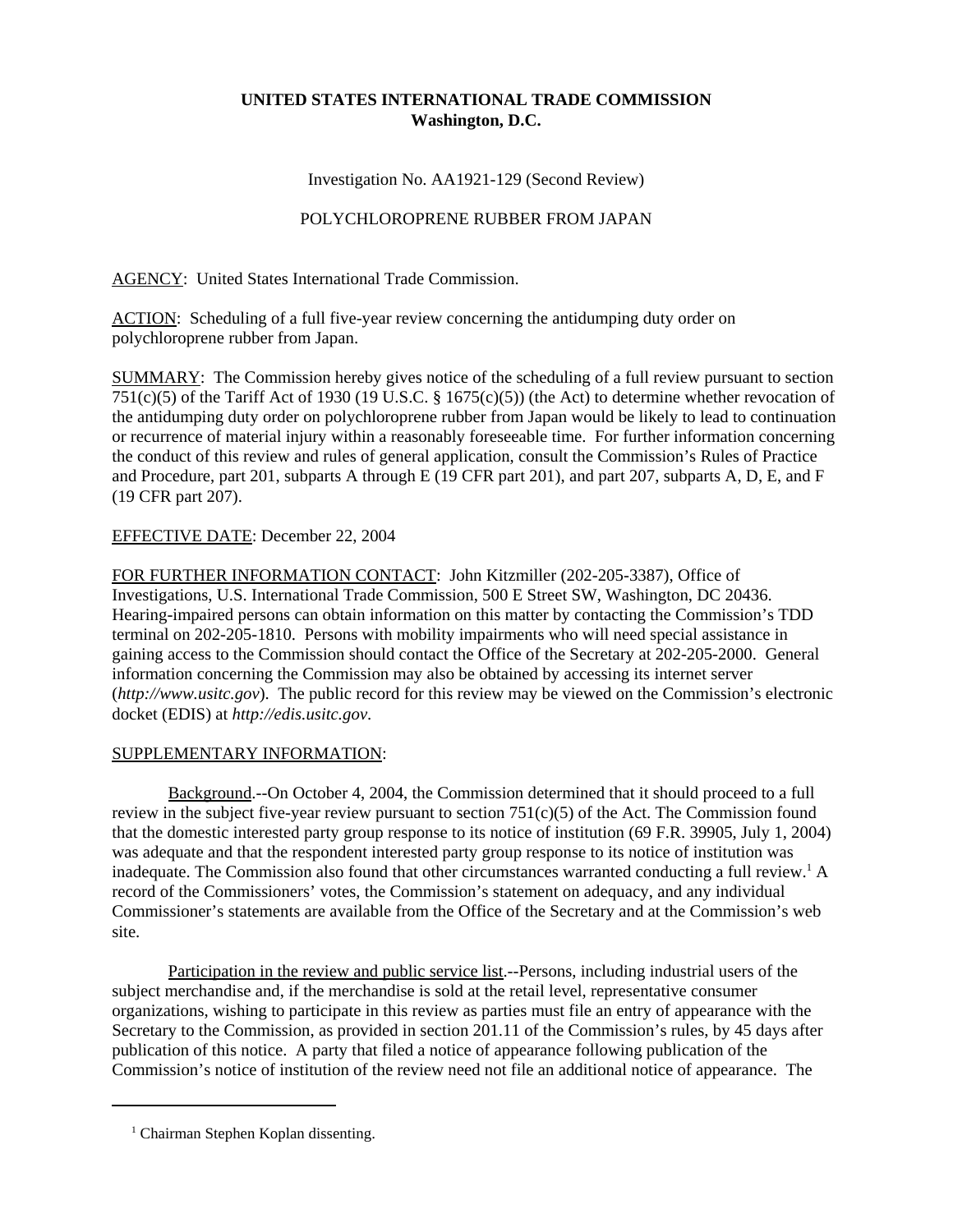Secretary will maintain a public service list containing the names and addresses of all persons, or their representatives, who are parties to the review.

Limited disclosure of business proprietary information (BPI) under an administrative protective order (APO) and BPI service list.--Pursuant to section 207.7(a) of the Commission's rules, the Secretary will make BPI gathered in this review available to authorized applicants under the APO issued in the review, provided that the application is made by 45 days after publication of this notice. Authorized applicants must represent interested parties, as defined by 19 U.S.C. § 1677(9), who are parties to the review. A party granted access to BPI following publication of the Commission's notice of institution of the review need not reapply for such access. A separate service list will be maintained by the Secretary for those parties authorized to receive BPI under the APO.

Staff report.--The prehearing staff report in the review will be placed in the nonpublic record on April 13, 2005, and a public version will be issued thereafter, pursuant to section 207.64 of the Commission's rules.

Hearing.--The Commission will hold a hearing in connection with the review beginning at 9:30 a.m. on May 3, 2005, at the U.S. International Trade Commission Building. Requests to appear at the hearing should be filed in writing with the Secretary to the Commission on or before April 26, 2005. A nonparty who has testimony that may aid the Commission's deliberations may request permission to present a short statement at the hearing. All parties and nonparties desiring to appear at the hearing and make oral presentations should attend a prehearing conference to be held at 9:30 a.m. on April 28, 2005, at the U.S. International Trade Commission Building. Oral testimony and written materials to be submitted at the public hearing are governed by sections 201.6(b)(2), 201.13(f), 207.24, and 207.66 of the Commission's rules. Parties must submit any request to present a portion of their hearing testimony in camera no later than 7 days prior to the date of the hearing.

Written submissions.--Each party to the review may submit a prehearing brief to the Commission. Prehearing briefs must conform with the provisions of section 207.65 of the Commission's rules; the deadline for filing is April 22, 2005. Parties may also file written testimony in connection with their presentation at the hearing, as provided in section 207.24 of the Commission's rules, and posthearing briefs, which must conform with the provisions of section 207.67 of the Commission's rules. The deadline for filing posthearing briefs is May 12, 2005; witness testimony must be filed no later than three days before the hearing. In addition, any person who has not entered an appearance as a party to the review may submit a written statement of information pertinent to the subject of the review on or before May 12, 2005. On June 3, 2005, the Commission will make available to parties all information on which they have not had an opportunity to comment. Parties may submit final comments on this information on or before June 7, 2005, but such final comments must not contain new factual information and must otherwise comply with section 207.68 of the Commission's rules. All written submissions must conform with the provisions of section 201.8 of the Commission's rules; any submissions that contain BPI must also conform with the requirements of sections 201.6, 207.3, and 207.7 of the Commission's rules. The Commission's rules do not authorize filing of submissions with the Secretary by facsimile or electronic means, except to the extent permitted by section 201.8 of the Commission's rules, as amended, 67 Fed. Reg. 68036 (November 8, 2002).

Additional written submissions to the Commission, including requests pursuant to section 201.12 of the Commission's rules, shall not be accepted unless good cause is shown for accepting such submissions, or unless the submission is pursuant to a specific request by a Commissioner or Commission staff.